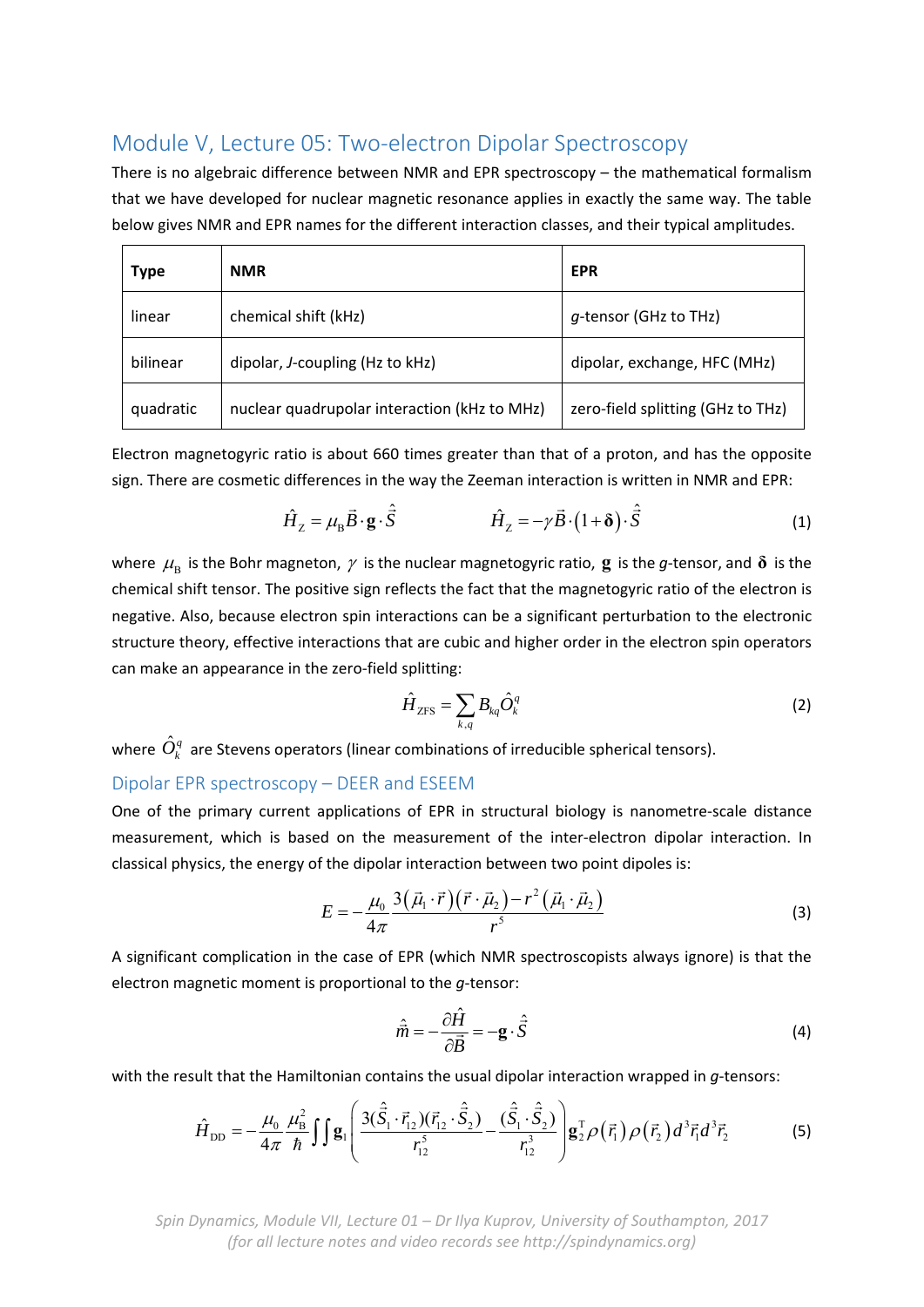For rigid molecules, the rotation matrices cancel and the composite  $\mathbf{g}_1 \mathbf{D} \mathbf{g}_2^T$  interaction matrix still behaves as a second spherical rank interaction.

The most popular sequence that uses inter‐electron dipolar interaction for distance determination is DEER. The basic DEER sequence (see *e.g.* Jeschke and Polyhach, PCCP 2007 (9) 1895-1910):



The first pulse generates the transverse magnetisation, and the objective of the other pulses is to generate a spin echo. At its maximum, all Zeeman interactions are refocused. The magnitude of the echo therefore only depends on the inter-electron interactions. An earlier version of this pulse sequence, intended for instruments that cannot pulse at two different frequencies, is called ESEEM.

Electrons interact via dipolar and exchange mechanisms. Assuming isotropic *g*‐tensors, a two‐electron system with a dipole-dipole and an exchange coupling has the following Hamiltonian:

$$
\hat{H}\left(\Omega\right) = \omega_1 \hat{L}_Z^{(1)} + \omega_2 \hat{L}_Z^{(2)} - \sqrt{6} \frac{\mu_0}{4\pi} \frac{\gamma_1 \gamma_2 \hbar}{r^3} \sum_{m=-2}^2 \hat{T}_{2,m} D_{m,0}^{(2)}\left(\Omega\right) + J \left[\hat{L}_X^{(1)} \hat{L}_X^{(2)} + \hat{L}_Y^{(1)} \hat{L}_Y^{(2)} + \hat{L}_Z^{(1)} \hat{L}_Z^{(2)}\right] \tag{6}
$$

Where  $\Omega$  is a set of three Euler angles,  $D_{m,0}^{(2)}(\Omega)$  are second-rank Wigner D-functions,  $J$  is defined in the NMR convention in angular frequency units and the irreducible spherical tensor operators are

$$
\hat{T}_{2,2} = +\frac{1}{2} \hat{L}_{+}^{(1)} \hat{L}_{+}^{(2)}
$$
\n
$$
\hat{T}_{2,1} = -\frac{1}{2} \Big( \hat{L}_{2}^{(1)} \hat{L}_{+}^{(2)} + \hat{L}_{+}^{(1)} \hat{L}_{2}^{(2)} \Big)
$$
\n
$$
\hat{T}_{2,0} = +\sqrt{\frac{2}{3}} \Big( \hat{L}_{2}^{(1)} \hat{L}_{2}^{(2)} - \frac{1}{4} \Big( \hat{L}_{+}^{(1)} \hat{L}_{-}^{(2)} + \hat{L}_{-}^{(1)} \hat{L}_{+}^{(2)} \Big) \Big)
$$
\n
$$
\hat{T}_{2,-1} = +\frac{1}{2} \Big( \hat{L}_{2}^{(1)} \hat{L}_{-}^{(2)} + \hat{L}_{-}^{(1)} \hat{L}_{2}^{(2)} \Big)
$$
\n
$$
\hat{T}_{2,-2} = +\frac{1}{2} \hat{L}_{-}^{(1)} \hat{L}_{-}^{(2)}
$$
\n(7)

Applying the rotating frame with respect to the Zeeman Hamiltonian

$$
\hat{H}_0 = \omega_1 \hat{L}_Z^{(1)} + \omega_2 \hat{L}_Z^{(2)} \tag{8}
$$

and relying on the fact that the spin echo would refocus the *g*-factor offset variations, we obtain the following rotating frame Hamiltonian:

$$
\hat{H} = \frac{\mu_0}{4\pi} \frac{\gamma_1 \gamma_2 \hbar}{r^3} \Big[ 1 - 3\cos^2(\theta) \Big] \hat{L}_Z^{(1)} \hat{L}_Z^{(2)} + J \hat{L}_Z^{(1)} \hat{L}_Z^{(2)} =
$$
  
=  $D \Big[ 1 - 3\cos^2(\theta) \Big] \hat{L}_Z^{(1)} \hat{L}_Z^{(2)} + J \hat{L}_Z^{(1)} \hat{L}_Z^{(2)}$  (9)

which, when acting on the transverse magnetization, would produce the following oscillation:

*Spin Dynamics, Module VII, Lecture 01 – Dr Ilya Kuprov, University of Southampton, 2017 (for all lecture notes and video records see http://spindynamics.org)*